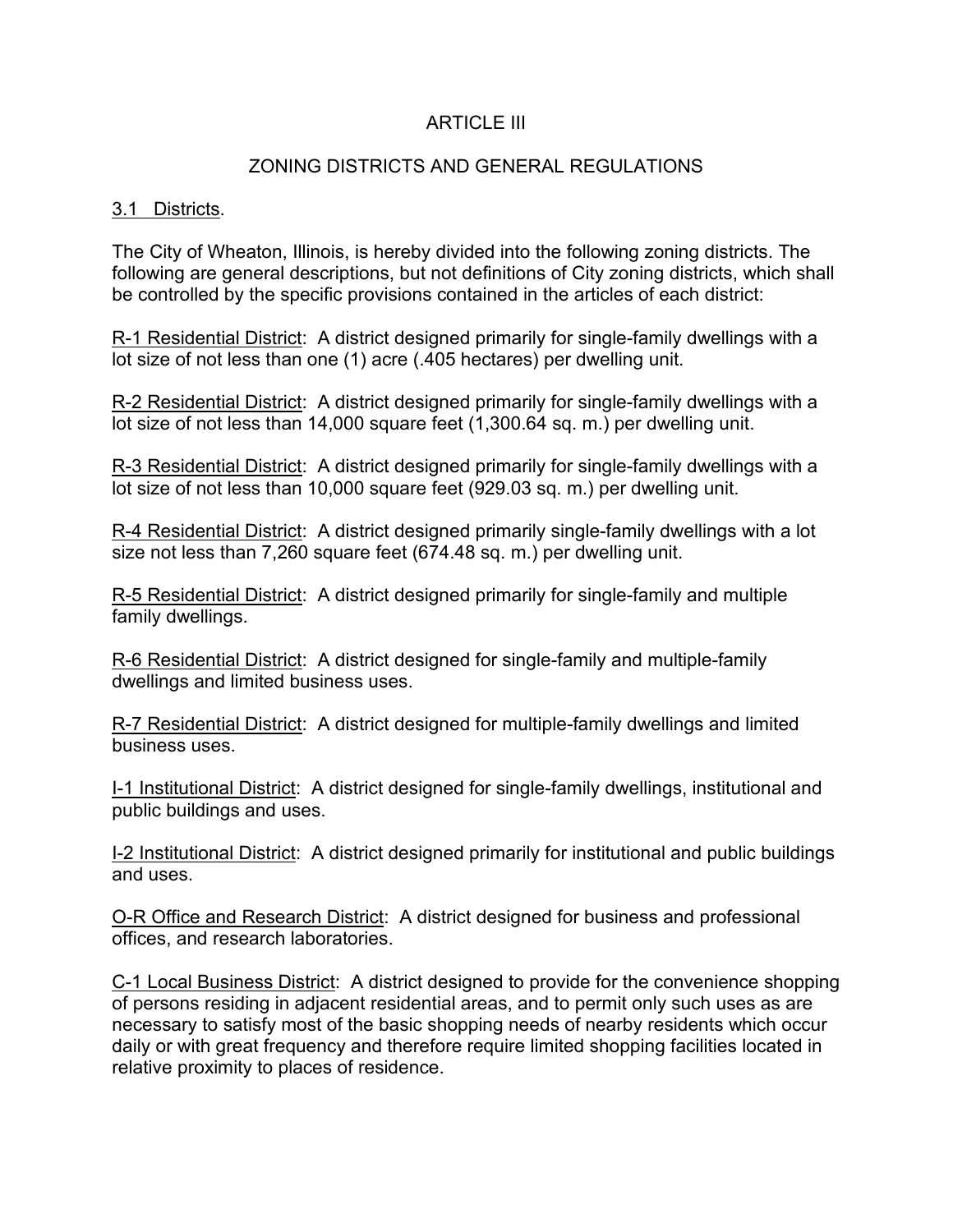C-2 Retail Core Business District: A district designed primarily for those retail uses which are compatible with a pedestrian shopping area.

C-3 General Business District: A district designed to permit most ordinary commercial uses.

C-4 CBD Perimeter Commercial District: A district designed to permit use of residential structures for limited commercial uses.

C-5 Planned Commercial District: A district designed to accommodate retail and service businesses whose service area is not confined to any one neighborhood but from a wider trade area

D-O Downtown Design Review Overlay District: An overlay district designed for Downtown Wheaton and its periphery.

M-1 Manufacturing District: A district designed to permit certain industrial uses.

# 3.2 Map.

The boundaries of the districts listed in Section 3.1 are indicated on the Zoning Map of the City of Wheaton, a copy of which is on file in the office of the Director of Planning & Economic Development in City Hall and is identified on its face as a part of this ordinance, and the said Zoning Map with all notations, references, and other matters thereon, is as much a part of this ordinance as if such notations, references, and other matters were specifically set forth herein. It is the intent of the City Council that the entire area of Wheaton, including all land and water areas, streets, alleys and railroad and other rights-of-ways, be included in the districts established by this ordinance. Any area not shown on the Wheaton Zoning Map as being included in any district shall be deemed to be in the R-1 Residential District. All territory which may hereafter be annexed to the City of Wheaton shall automatically be classified R-1 Residential District until otherwise changed by ordinance after public hearing.

## 3.3 Boundaries.

In the event ambiguities exist with respect to the intended boundaries of the various districts as shown on the zoning map, the following rules shall apply:

- 1. The district boundaries are the center lines of streets or alleys unless otherwise indicated, and where the designation of a boundary line on the zoning map coincides with the location of a street or alley, the center line of such street or alley shall be construed to be the boundary of such district.
- 2. Where the district boundaries do not coincide with the location of streets or alleys but do coincide with lot lines, such lot lines shall be construed to be the boundary of such district.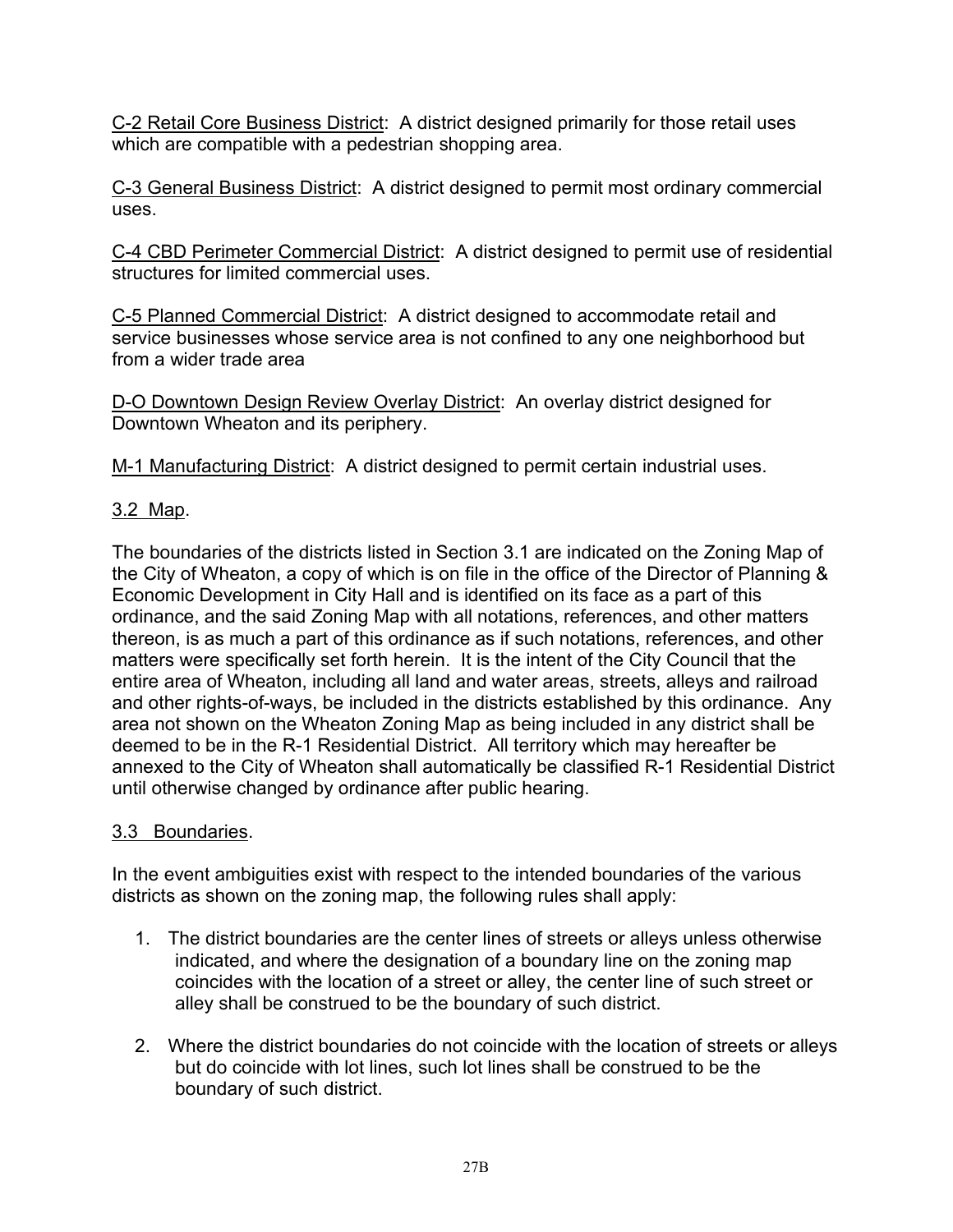3. Where the district boundaries do not coincide with the location of streets, alleys or lot lines, the district boundaries shall be determined by scaling the official zoning map.

### 3.4 General Regulations

- A. Except as hereinafter specifically provided:
	- 1. Not more than one (1) principal residential building shall be located on a single lot nor shall a principal residential dwelling be located on the same lot with any other principal building except as may be expressly permitted by this ordinance.
	- 2. No part of a lot shall be included as a part of a lot required for any other building, or use, except as herein specifically provided.
	- 3. All of the lot required in connection with any use or structure shall be located on the same lot as such use or structure except as specifically provided herein.
	- 4. No part of a lot, yard, open space, off-street parking or loading space provided in connection with any structure, or use (including, but not limited to any structure, or use existing on the effective date of this ordinance or of any amendment thereof) shall subsequently be reduced below, or further reduced if already less than, the minimum requirement of this ordinance for equivalent new construction.
	- 5. In any residential district, and for permitted uses in the I-1 District, the minimum side yard width shall be as follows:
		- a. The minimum side yard for structures or parts of structures which do not exceed 1½ stories, shall be the lesser of 8% of the lot width or 10 feet.
		- b. The minimum side yard for structures or parts of structures in excess of 1½ stories, shall be the lesser of 14% of the lot width or 15 feet.
		- c. The minimum side yard width for a side yard adjoining a public street shall be 20 feet, but shall be only 12 feet if there are no more than two lots in the block with lot lines facing said public street. Provided, however, that no side yard adjoining a public street shall be less than the side yard required by 3.4A-5 a or b.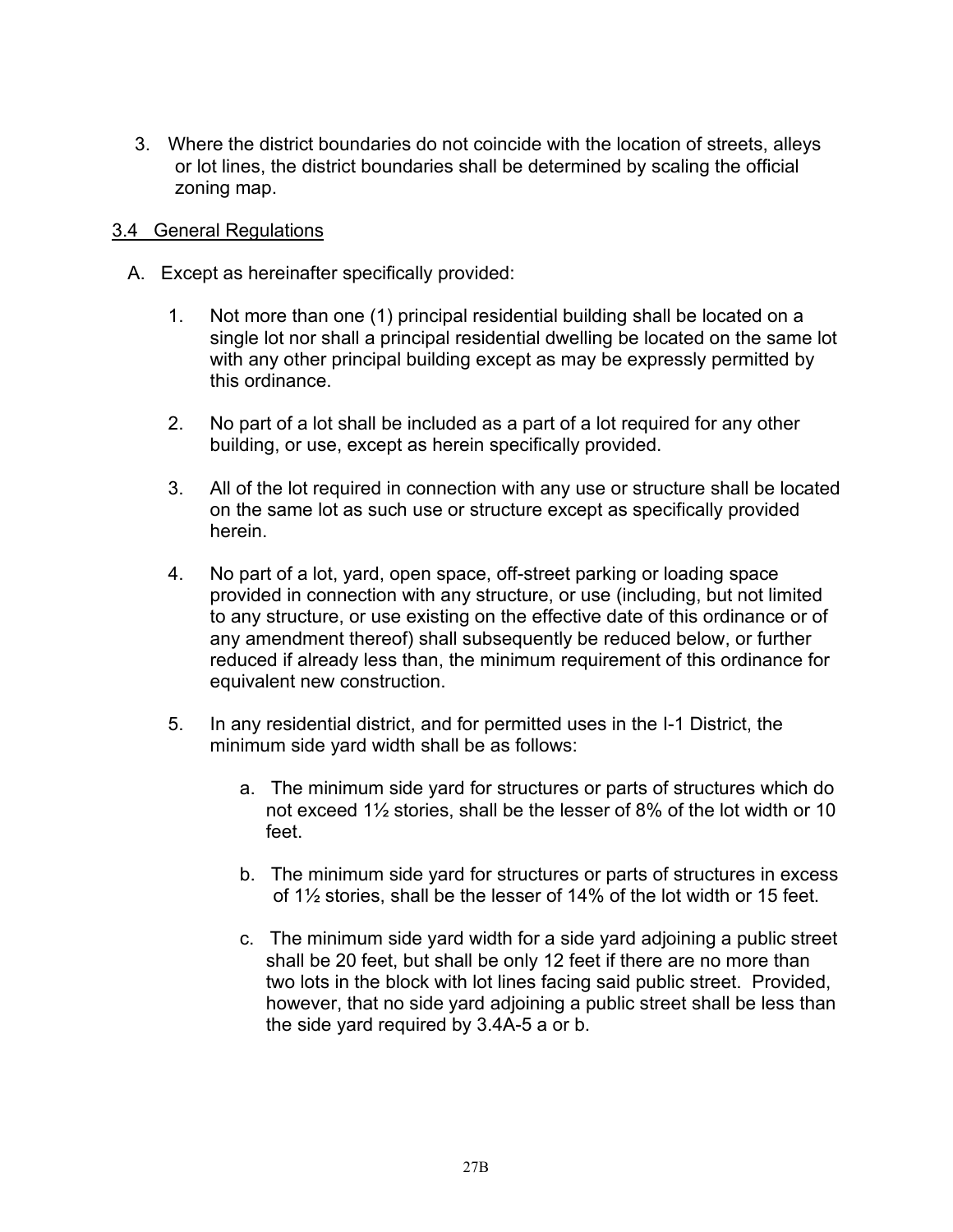- 6. The minimum rear yard depth in residential districts, and for permitted uses in the I-1 District, shall be twenty-five (25) feet.
- 7. Bay windows, balconies, eaves, chimneys, gutters and down-spouts may project a maximum of 24 inches (.61 m.) into required front, rear or side yards.
- 8. Garages, Storage Sheds and Carports
	- a. One-story detached garages, storage sheds, and carports more than forty (40) feet (12.2 m.) behind the required front setback line shall be set back at least five (5) feet (1.52 m.) from the rear lot line and at least three (3) feet (.91 m.) from the side lot line, provided that on a corner lot, the distance from the side street lot line shall be the same as required for the principal structure on the lot.
	- b. One and one-half story detached garages more than 40 feet behind the required setback shall be setback from the side lot line a distance equal to the lesser of 8% of the lot width or 10 feet, and setback from the rear lot line a distance equal to the lesser of 8% of the lot width or 10 feet, but in no case shall the rear yard setback be less than five feet. On a corner lot, the distance from the side street lot line shall be the same as required for the principal structure on the lot.
	- c. All detached garages, storage sheds, and carports less than forty (40) feet (12.2 m.) behind the required front setback line shall comply with the bulk regulations of the district in which they are located.
	- d. All detached garages, storage sheds, and carports shall be located at least four  $(4)$  feet  $(1.22 \text{ m.})$  from the principal structure, and the intervening space may be roofed but not enclosed.
- 9. If a lot contains both residential and non-residential uses, the requirements of this ordinance as to off-street parking, minimum lot size, and minimum usable open space shall be applied to each use, and then combined, to determine the minimum standards applicable to the lot. (Example: A building containing 1200 sq. ft. of office space and 2 dwelling units in the R-7 district would be required to provide 8 parking spaces, a 14,000 sq. ft. lot, and 1,050 sq .ft. of usable open space).
- 10. Where two or more contiguous substandard lots of record or parts of contiguous substandard lots of record are in common ownership and are of such size as to constitute at least one conforming zoning lot, such lots of record or portions thereof shall be so joined, developed and used jointly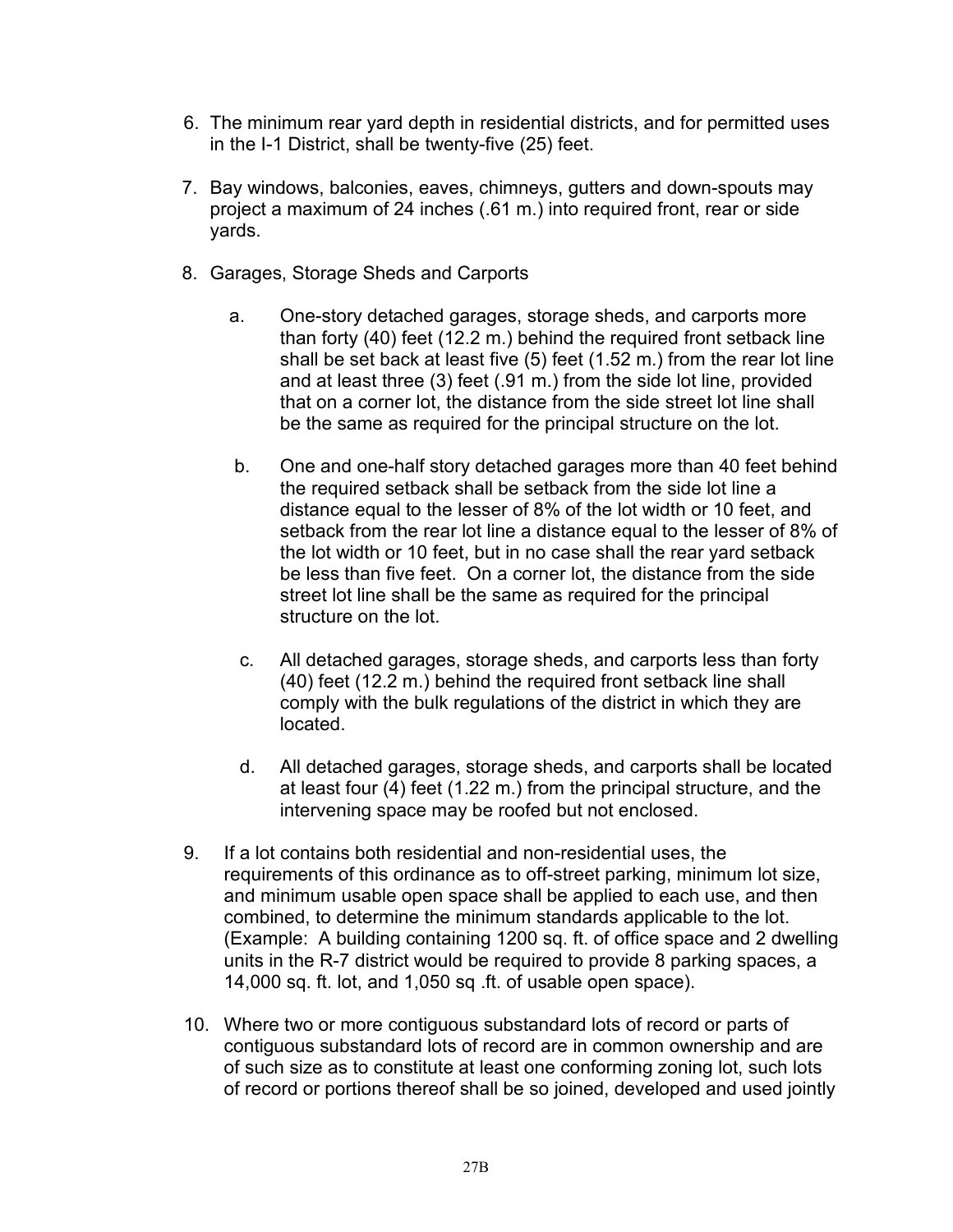for the purpose of forming an effective and conforming zoning lot(s). Such contiguous substandard lots of record in common ownership on March 4, 1997 shall be considered jointly thereafter as being a single parcel, lot or zoning lot for the purpose of this Zoning Ordinance.

- B Notwithstanding any of the provisions of this Zoning Ordinance to the contrary:
	- 1. Any vacant lot of record recorded in the office of the County Record of Deeds prior to January 1, 1967, which was not in common ownership with surrounding property on or after March 4, 1997, and which does not conform to the required minimum lot size and width may be used for single-family residential purposes, only, provided it conforms to all of the following requirements:
		- a. The lot of record is not less than fifty feet (50') wide, unless otherwise permitted pursuant to the applicable bulk regulations or by variation granted by the City Council; and
		- b. The subject lot of record cannot be combined with adjoining land to increase lot width or lot area to meet the minimum lot requirements for a single family dwelling because:
			- (1) The necessary adjoining land is public property that is unavailable for purchase;
			- (2) The adjoining land is part of an improved zoning lot and is necessary either to maintain the adjacent improved zoning lot in conformity with the bulk requirements or to prevent the improved zoning lot from becoming more non-conforming; or
			- (3) The applicant has made a good faith effort to obtain adjoining land, but has not been able to do so; and
		- c. The subject lot of record fronts on a street and lies between two intersecting streets where, exclusive of the subject lot of record:
			- (1) At least seventy-five percent (75%) of the zoning lots fronting on both sides of the street within the block, including corner lots, are improved with single-family dwellings; and
			- (2) At least fifty percent (50%) of the single-family dwellings fronting on both sides of the street within the block are constructed on zoning lots with the same or less lot width and lot area as the subject lot of record. Dwellings on corner lots of equal or less lot width and/or lot area than the subject lot of record shall be included in this calculation; dwellings on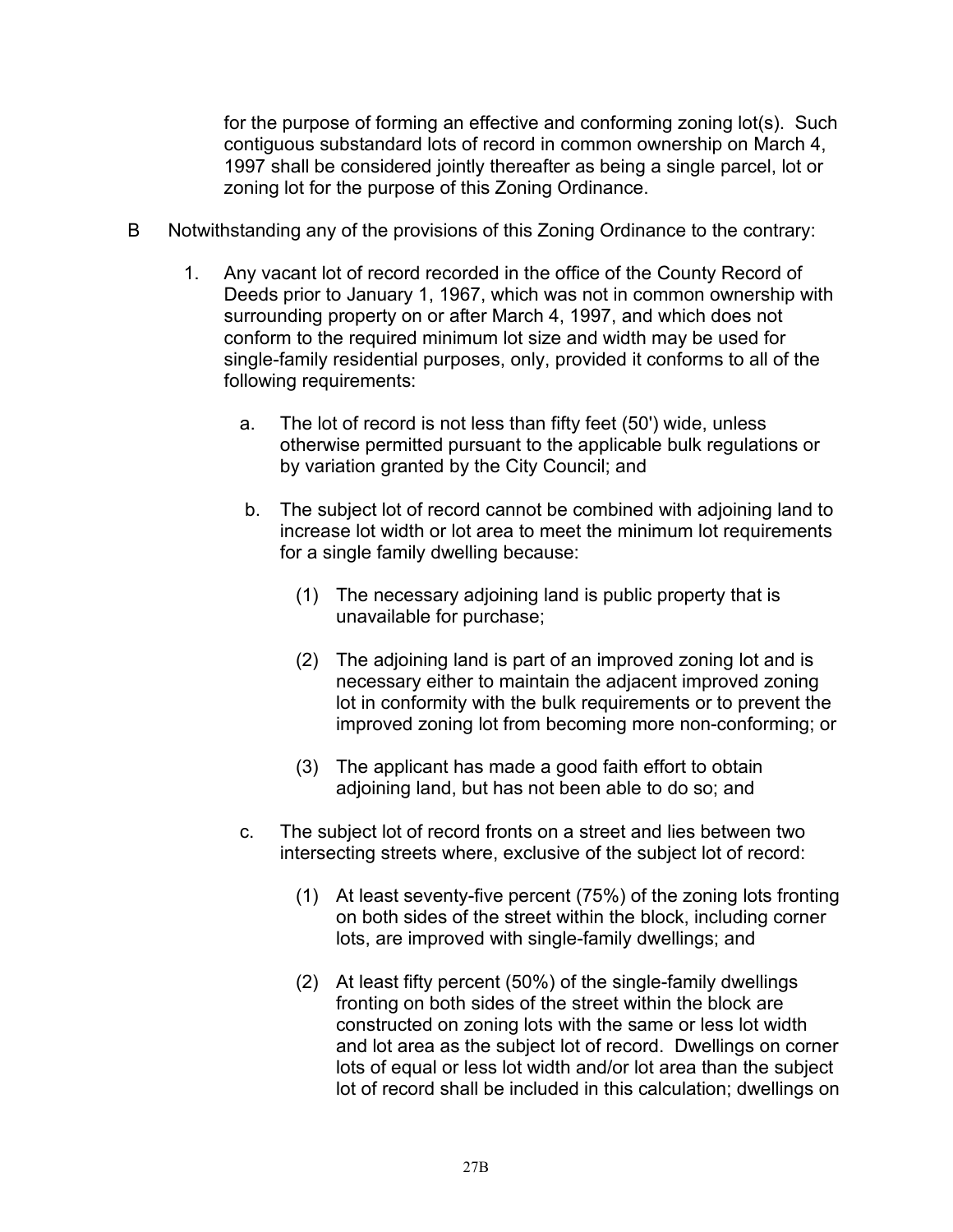corner lots of greater lot width and/or lot area than the subject parcel shall be excluded.

- 2. Notwithstanding the requirements of the proceeding paragraphs, a new single family dwelling may be constructed and maintained upon a vacant lot of record which has less than the minimum lot width and minimum lot area required by the bulk requirements of said Zoning District and has been in common ownership with an adjacent lot of record which may be improved with a single-family dwelling wholly contained on the adjacent whole lot of record, provided any new single-family dwelling and accessory structures erected on the subject lot of record conform to all other bulk requirements of the zoning district in which it is located, and further provided:
	- a. At the time of sale or transfer of the subject lot of record which resulted in a separation of ownership from the adjacent lot of record, the seller had been the legal or beneficial common owner of the subject lot and the adjoining lot of record on March 4, 1997. If the property was held in a trust or land trust on March 4, 1997, the rights granted in this section shall only apply to a person who was a beneficial owner under the trust or land trust; and
	- b. At the time of the above-referenced sale, all of the other conditions set forth in Subparagraphs 1(a) and (c) of Paragraph 3.4B above are met. (With regard to 3.4B.1(c-2), the "subject lot of record" is only the unimproved subject lot of record, and the adjacent lot of record shall count as an improved zoning lot.); and
	- c. At such time as a new house is constructed on the vacant lot of record, the total dimension of the combined adjacent side yards on the newly developed subject lot of record and the previously improved adjacent lot of record will meet the total side yard width requirements of both the newly developed and previously improved lots of record. By way of example, should the previously improved adjacent lot of record consist of a one story single-family dwelling on a fifty foot (50') wide lot with a side yard width adjacent to the vacant lot of record of two feet (2') (side yard width of four feet (4') is required), the newly developed subject lot of record, consisting of a one story single-family dwelling on a fifty foot (50') wide lot, shall have a side yard width adjacent to the previously improved adjacent lot of record of six feet (6').
- 3. Notwithstanding the requirements of the preceding paragraphs of this Section of the Zoning Code, in the event that a single-family dwelling is located on a zoning lot which lawfully existed on or which was lawfully established thereafter, such previously improved zoning lot may continue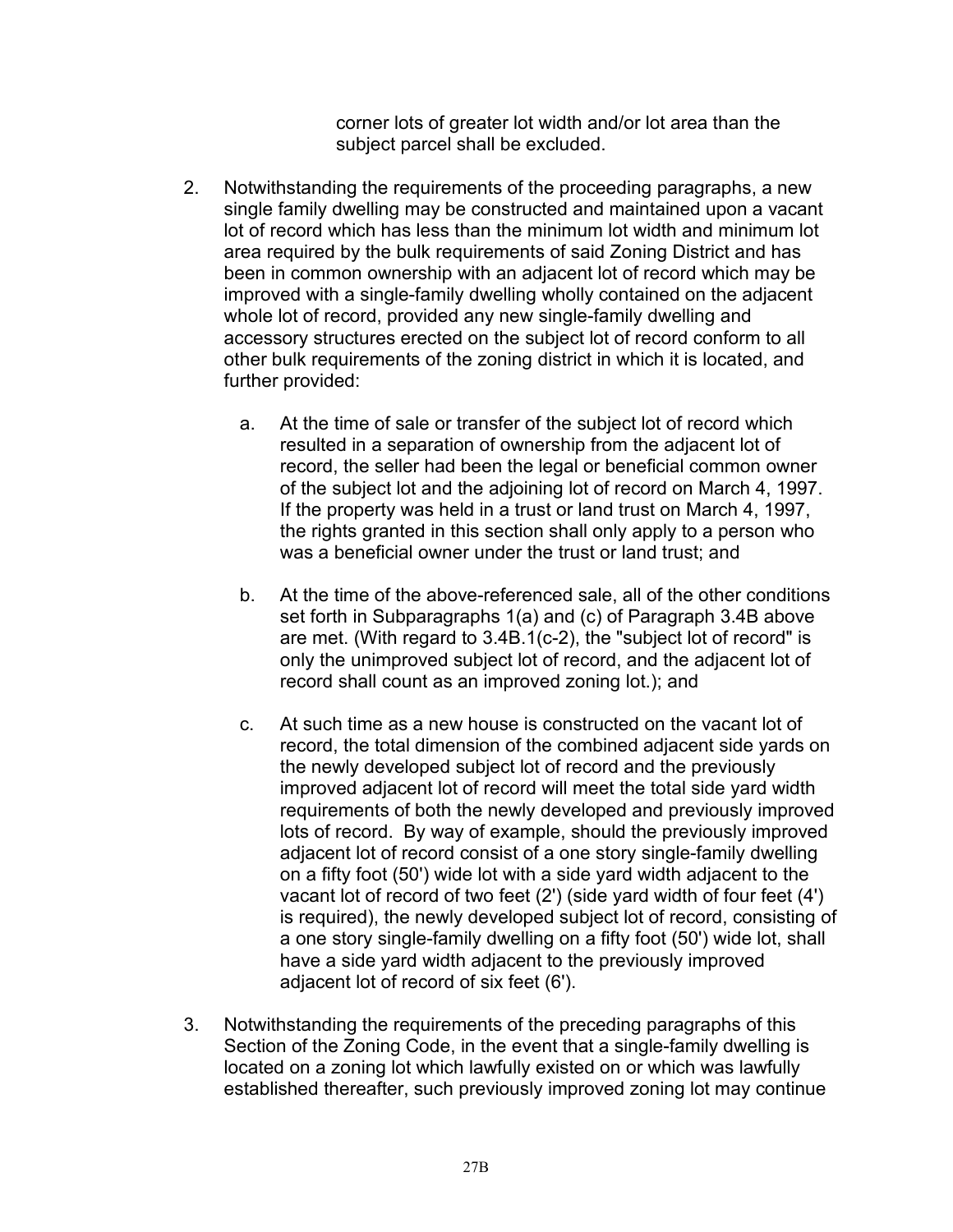to be used as a zoning lot for single-family dwelling purposes, and additions to, enlargements of, extensions of and reconstruction or replacement of the dwelling shall be permitted, provided all of the following conditions are met:

- a. The lawfully existing zoning lot has a lot width of not less than fifty feet (50'), unless otherwise permitted by variation granted by the City Council; and
- b. A permit has been issued authorizing demolition and removal of the existing residential dwelling unit; and
- c. Any new construction, additions, enlargements, extensions, replacements or reconstruction and accessory structures erected on the lawfully existing zoning lot shall conform to all bulk requirements of the Zoning District in which it is located and all ordinances of the City, with the exception of minimum lot width and minimum lot area requirements.
- 4. If any lot adjoins one or more of the following streets, all buildings and canopy structures shall be set back at least seventy (70) feet from the center line of such street or streets, or twenty (20) feet from the right-ofway line, whichever is greater. All permanent signs except signs permitted by Section 22.2, paragraphs 1 through 6, shall be set back a minimum of fifty (50) feet from the center line of such street or streets, or ten (10) feet from the right-of-way line, whichever is greater. Provided, however, that if the district regulations require a greater setback, then they shall apply.

County Farm Road (north of Roosevelt Road) Orchard Road Leask Lane Gary Avenue (north of Harrison Avenue) Blanchard Street (southwest of President Street) President Street (south of Lowden Avenue) Manchester Road Naperville Road (south of Roosevelt Road) Geneva Road Main Street (north of Prairie Avenue) Roosevelt Road Butterfield Road

 5. All equipment and facilities used in supplying gas, sewer, water, electric, communication or governmental services of any kind shall be permitted in accordance with the applicable district regulations, except communication equipment and facilities shall not include personal wireless service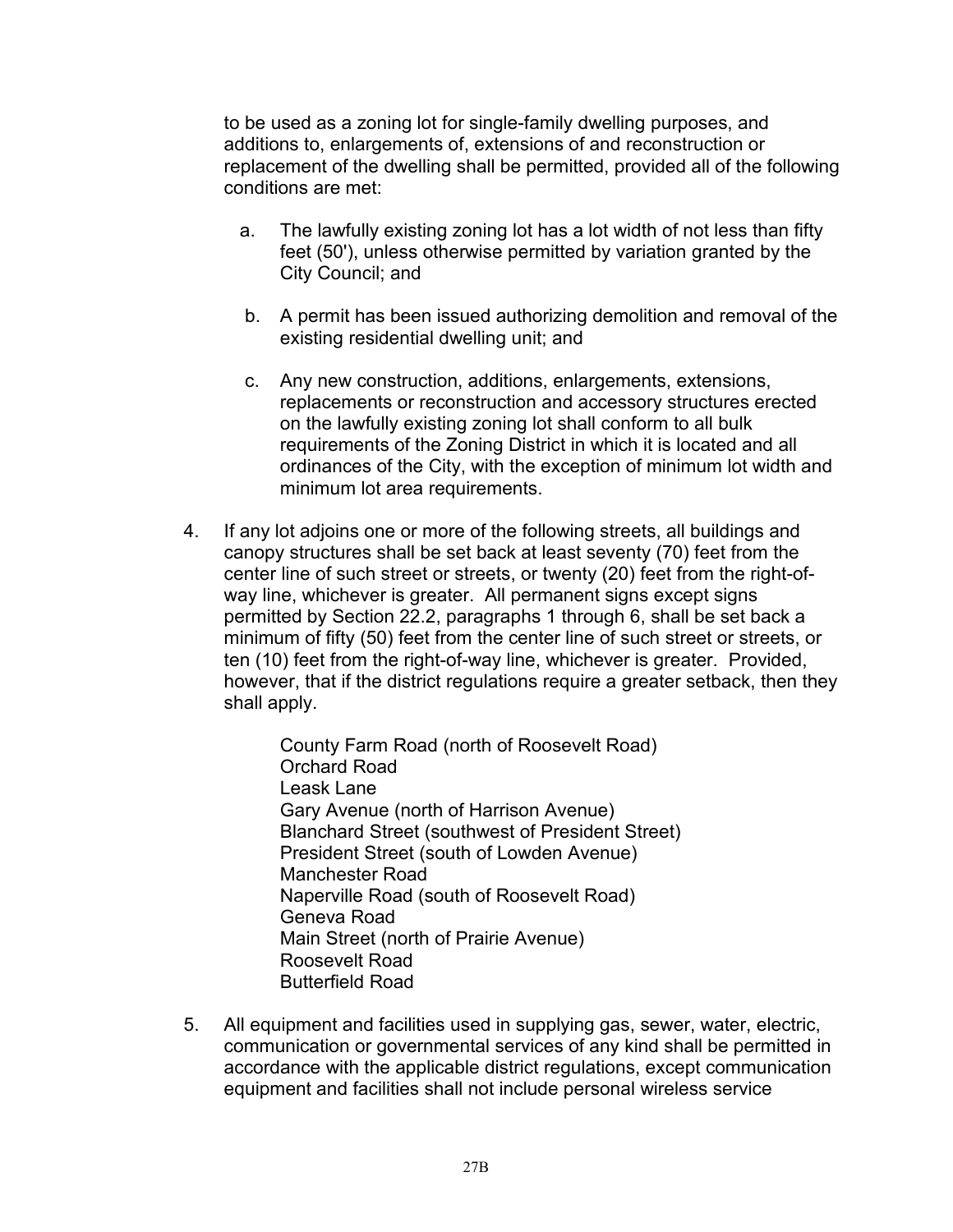facilities as defined in Article XXVI of this Zoning Ordinance. All such uses shall require site plan and architectural approval. All wiring (including transmission, distribution and service lines) for the supply of electric and communication services shall be placed underground unless such wiring:

- a. Carries more than 15,000 volts, or
- b. Is for temporary service during periods of new construction, or
- c. Is relocated at the request of the City of Wheaton, or
- d. Is for minor repair of existing facilities, or
- e. Is lead-in or service wiring from existing poles to single-family dwellings.
- 6. A single family dwelling and accessory detached garage, which were constructed prior to January 1, 1967, may be connected by means of an addition to the structures or enclosure of an existing breezeway, notwithstanding any non-conformity in the setback of the existing garage created by such connection. Any newly enclosed space added under this provision shall comply with all applicable bulk requirements. Such a connection is not permitted where the existing garage violates the setback which would otherwise violate the setback requirements applicable to attached garages shall be converted to living quarters.
- 7. A plat of consolidation meeting the requirements of Chapter 62 of the Wheaton City Code will be required for all applications involving more than one (1) parcel of property.
- 8. Previously improved and currently operating private or public utility substations may remain on a lot existing at the time of a new proposed resubdivision or new subdivision, even if that lot has less than the minimum: lot area, lot depth, and lot width required by the bulk regulations of the zoning district in which it is located, so long as the dimensions of the existing lot remain the same, or are larger, in the re-subdivision or new subdivision.
- C. Screening of Building Utility and Service Installations
	- 1. **Ground or Wall Mounted Installations**. Loading docks, refuse or recycling containers and handling systems, HVAC (heating, ventilation, and air conditioning) equipment and ductwork, communications equipment, private or public utility substations, transformers and generators, storage tanks, utility service entrances and meters of all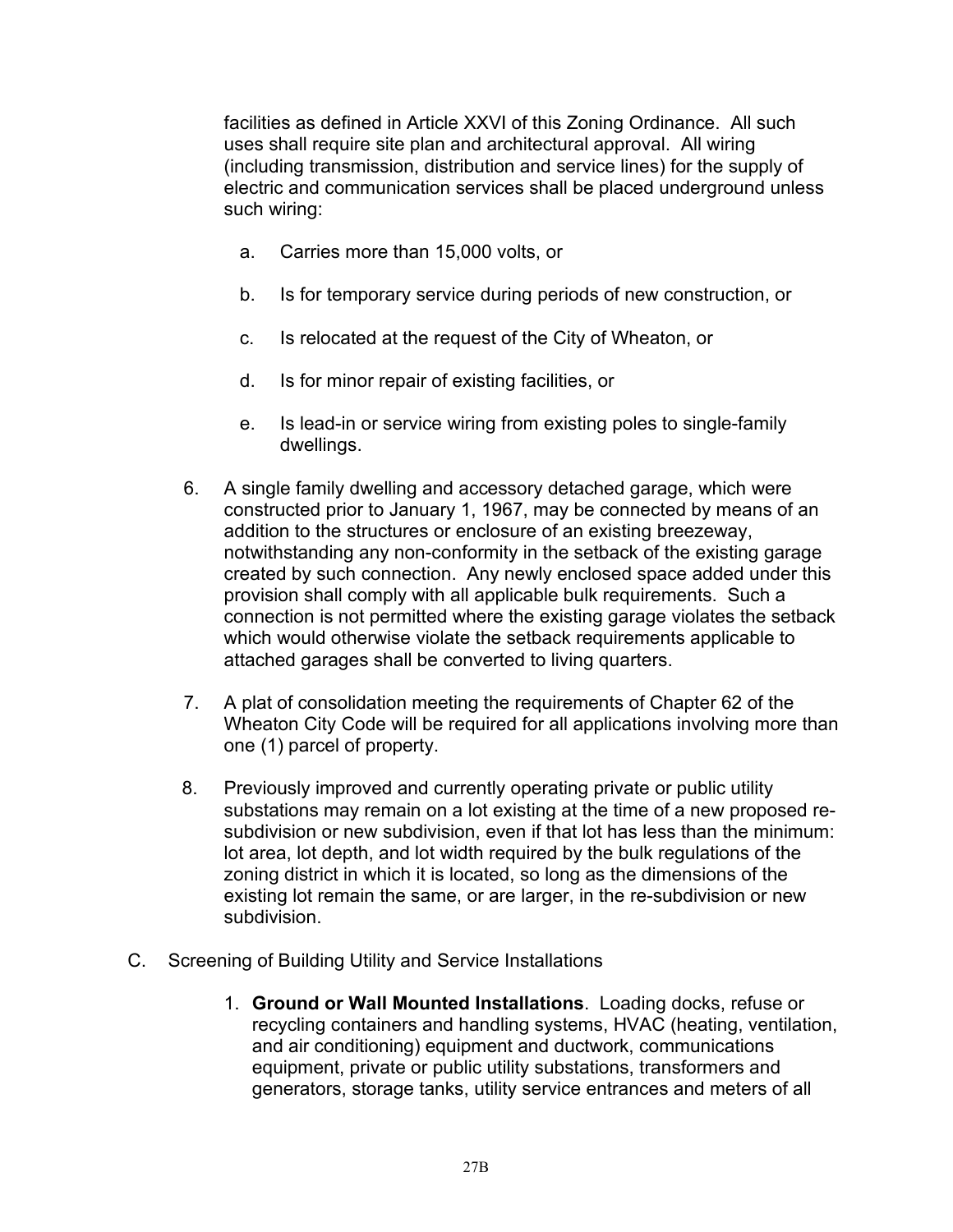buildings (except detached single-family dwellings) shall be screened from all public rights-of-way and from any adjacent residential district at grade level. Screening may be done in any manner which does not interfere with the safe and efficient operation of the equipment or cause equipment or devices to be inaccessible, and shall be the responsibility of the property owner.

2. **Rooftop Installations**. HVAC (heating, ventilation, and air conditioning) equipment and ductwork, solar panels, communications equipment, and any other mechanical equipment, devices, or ductwork installed upon or extending beyond or through a roof surface shall be screened equal in height to said equipment. Screening shall not interfere with the safe and efficient operation of the equipment or cause equipment or devices to be inaccessible, and shall be the responsibility of the property owner.

For all new buildings constructed after September 4, 2007, rooftop installations shall be screened with a parapet (an extension of the façade walls above the roof line), a roof structure, or another physical design element that is integral to the overall appearance of the building. Where the standard in the preceding sentence is not feasible for existing buildings constructed before September 4, 2007, a penthouse, partition screen, or other screening structure may be utilized, provided the structures are designed to:

- a. Minimize the conspicuity of the structure and be centered on the roof where possible.
- b. Complement the building in terms of form, scale, color, materials, and finish.
- c. Encompass groupings of equipment within a single enclosure where possible.

The use of wood fencing or any material comprised of slats is prohibited. No screening shall provide opacity of less than 80% when viewed from an angle at or below the screen.

- D. Exterior Residential Lighting Fixtures
	- 1. **Residential Exterior Lighting**. With the exception of decorative coachstyle lights and low-voltage landscape lighting, exterior lighting fixtures shall be designed or shaded so as to avoid casting direct light or glare towards surrounding properties or streets and shall not exceed the existing foot-candle requirement included in the performance standards article of the Zoning Ordinance.